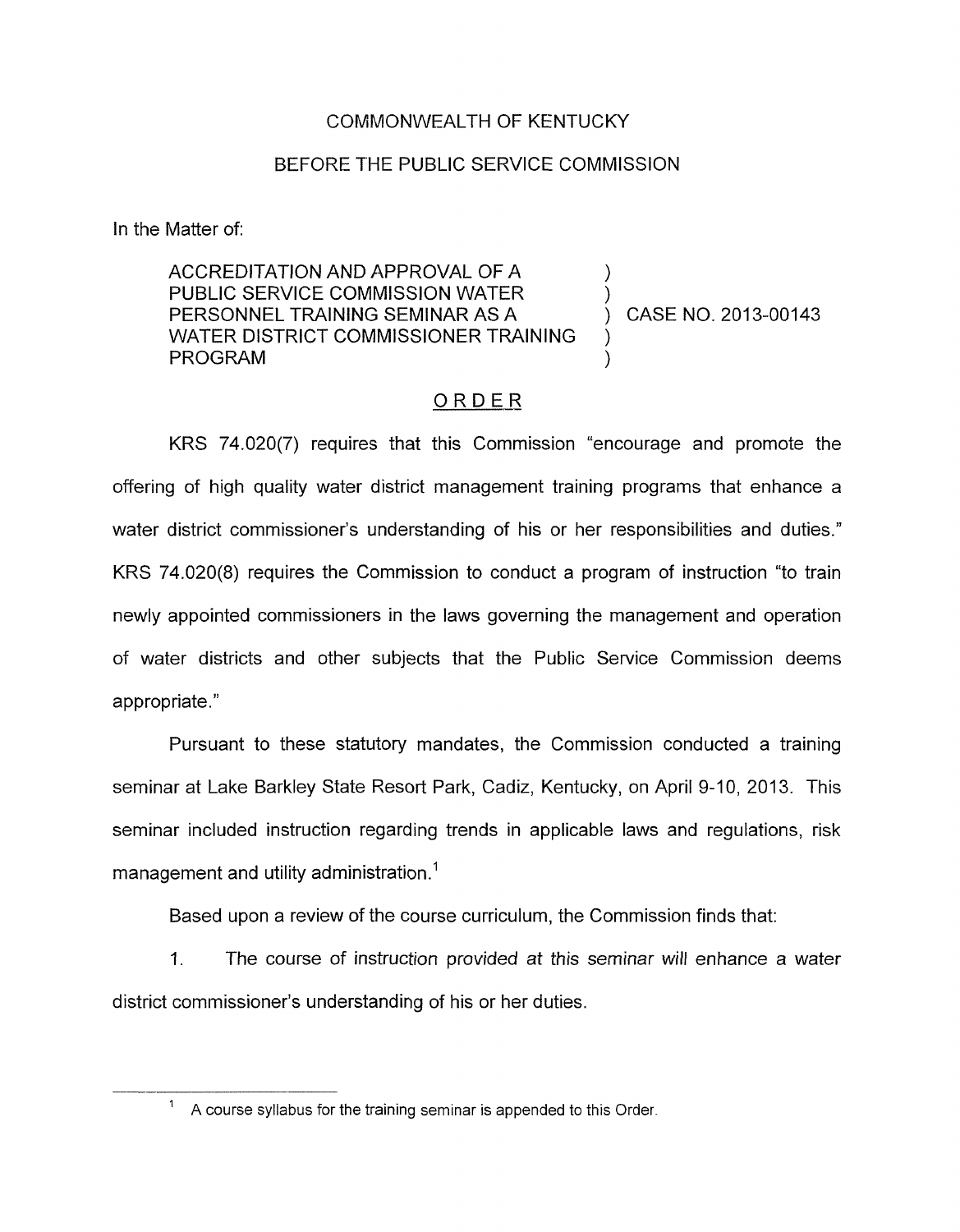2. The seminar conducted at Lake Barkley State Resort Park, Cadiz, Kentucky, on April 9-10, 2013 should be approved for 12 credit hours of water district management training and for 12 hours of new water district commissioner training.

IT IS HEREBY ORDERED that the 2013 Water Personnel Training Seminar, which the Commission conducted Lake Barkley State Resort Park, Cadiz, Kentucky, on April 9-10, 2013, is approved for a maximum of 12 credit hours of water district management training (WT 2013-008) and for a maximum of 12 credit hours of new water district commissioner training (WT 2013-009).



*A*  **ATTES**  $Exec$ Dwett or

Case No. 2013-00143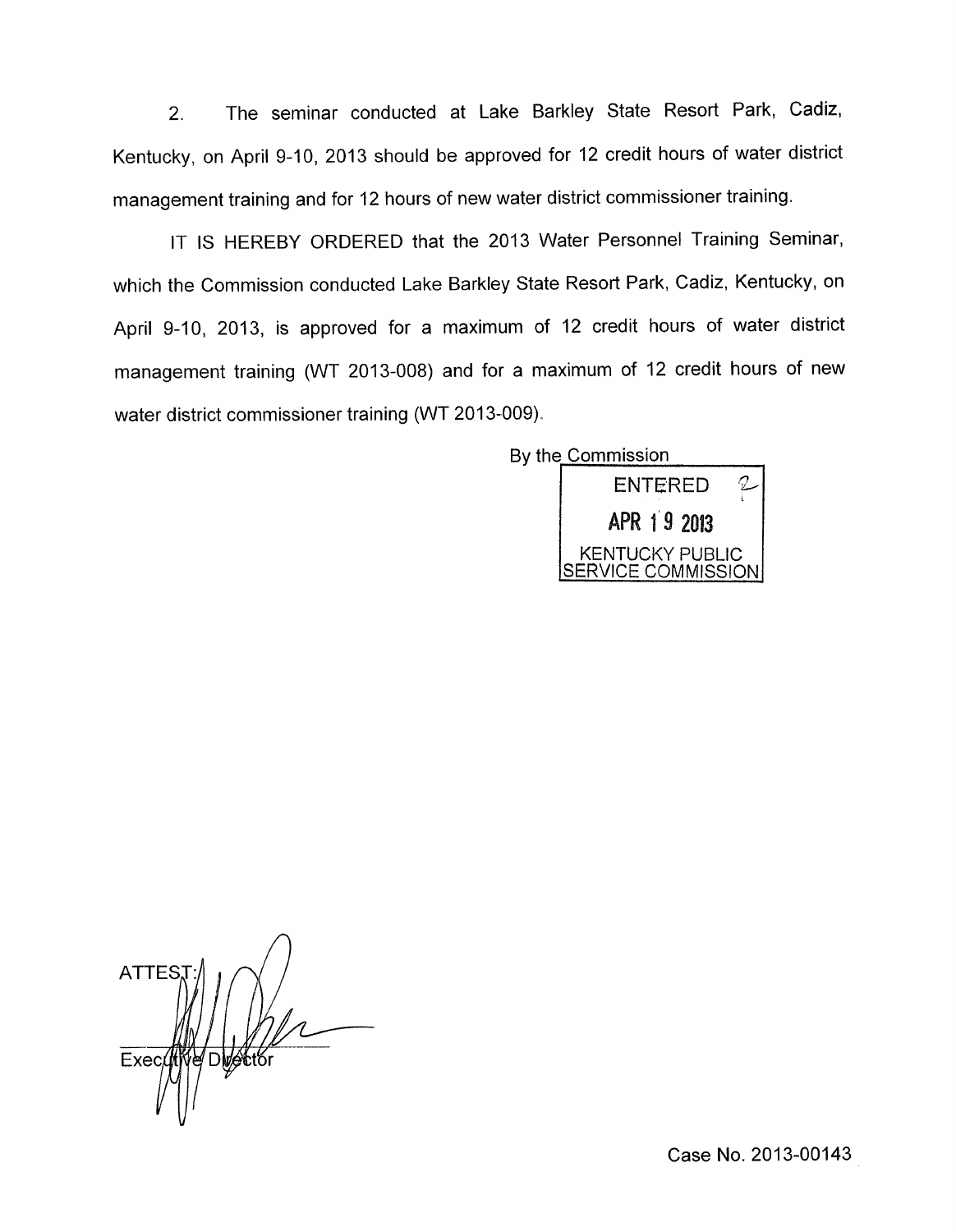## APPENDIX

#### APPENDIX TO AN ORDER OF THE KENTUCKY PUBLIC SERVICE COMMISSION IN CASE NO. 2013-00143 DATED *A*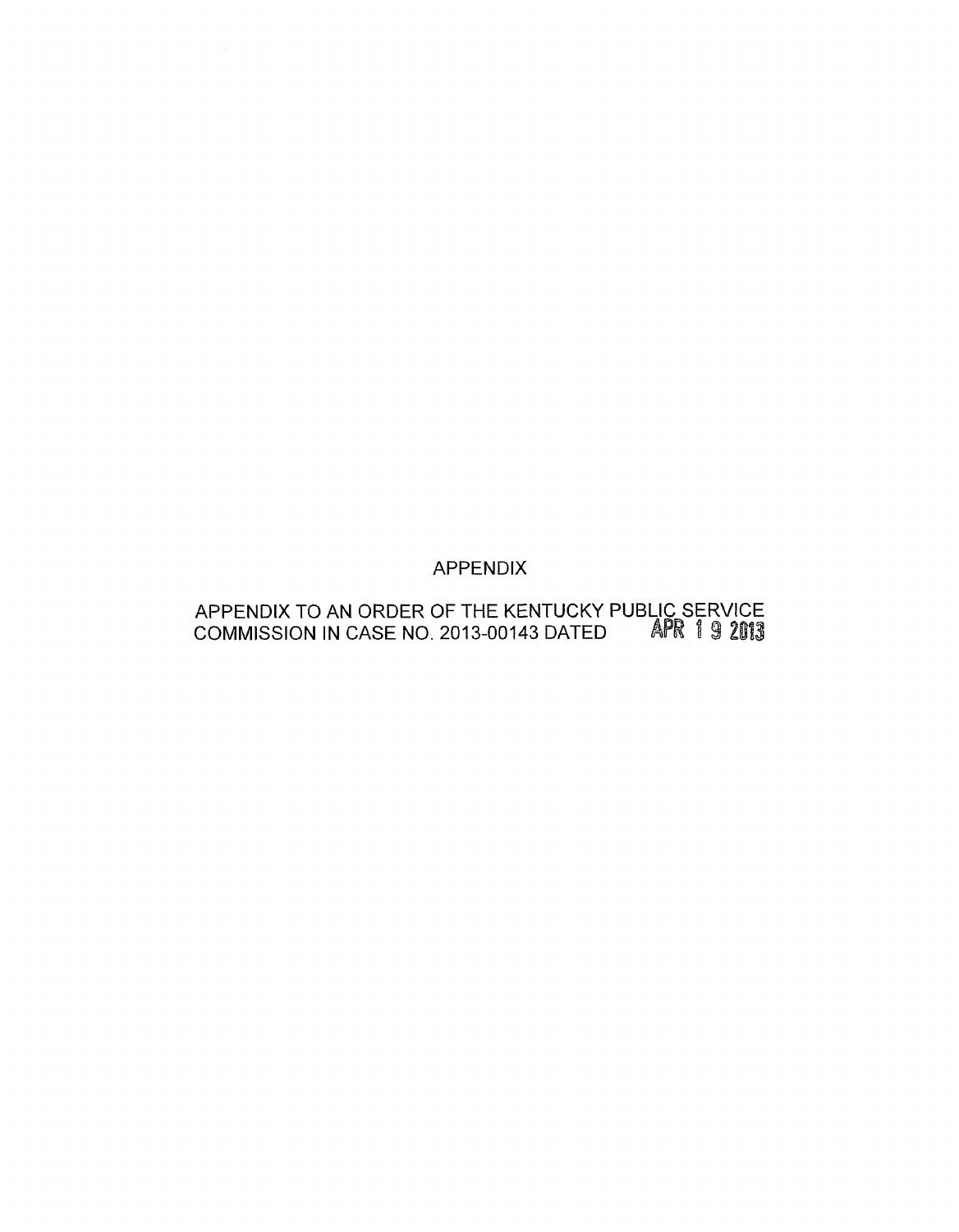# *20* **13 Water Training Seminar Presented by the Public Service Commission** Lake Barkley State Resort Park - April 9-10, 2013

### **Tuesdav, April 9,2013**

- *7:3O 8:OO Conference Center*  Registration and Breakfast
- *8:OO*  8:lO *Cumberland Room*  Program Overview and Welcome

#### 8:lQ .. 9:40 *Annual Training* - *Cumberland Room*  **Recent Developments in Utility Regulation - Gerald Wuetcher**

This presentation is a review of the recent developments in public utility law and regulation. House Bill 1 and other recent changes in Kentucky statutes affecting the operation of water utilities will be discussed. Recent changes to Public Service Commission regulations as well as Commission decisions that affect water utilities will also be examined. New Public Service Commission initiatives will be briefly discussed.

### *New Commissioner Training* - *Ohio Room*  **Commissioner Board Meetings** - **Damon Talley**

This presentation addresses the rules and procedures that should be followed at the meetings of a water district's board of commissioners. Presenter will also discuss how board members should prepare for meetings, the roles of board members and district management at board meetings, and frequently recurring problems at such meetings and how to address them. The requirements of the Open Meetings Act will also be briefly discussed.

## 9:50 - 10:50 *Annual Training and New Commissioner Training* - *Cumberland Room*  **Risk Management** - **Jeff Thompson and Corey Mcllvoy**

This presentation will review risk management activities, including insurance, retained losses, and prevention activities that water utilities can implement.

### 11:OO - 12:OO *Annual Training and New Commissioner Training* - *Cumberland Room*

#### **Ethics for Board Members of Public and Non-Profit Boards- Brian Lykins**

In recent years, the Auditor for Public Accounts (APA) has uncovered numerous instances where members of public and non-profit boards have failed to perform their legal duties. The Director of the APA's Office of Technology and Special Audits will discuss recurring ethical lapses that APA investigations have found and the rules and procedures that boards should implement to prevent such lapses.

12:OO - 1:00 **Lunch** 

### 1:00 - 2:OO *Annual Training* - *Cumberland Room*  **Consumer Relations** - **Virginia Smith**

This presentation will focus on the regulatory aspects of customer relations. Topics include the Customer Bill of Rights, customer billing disputes, installation and termination of utility service, and the Commission's informal and formal complaint processes. Presenter will also address landlord-tenant utility service issues, imputation of utility bills to family members, and the importance of tariffs and water user agreements.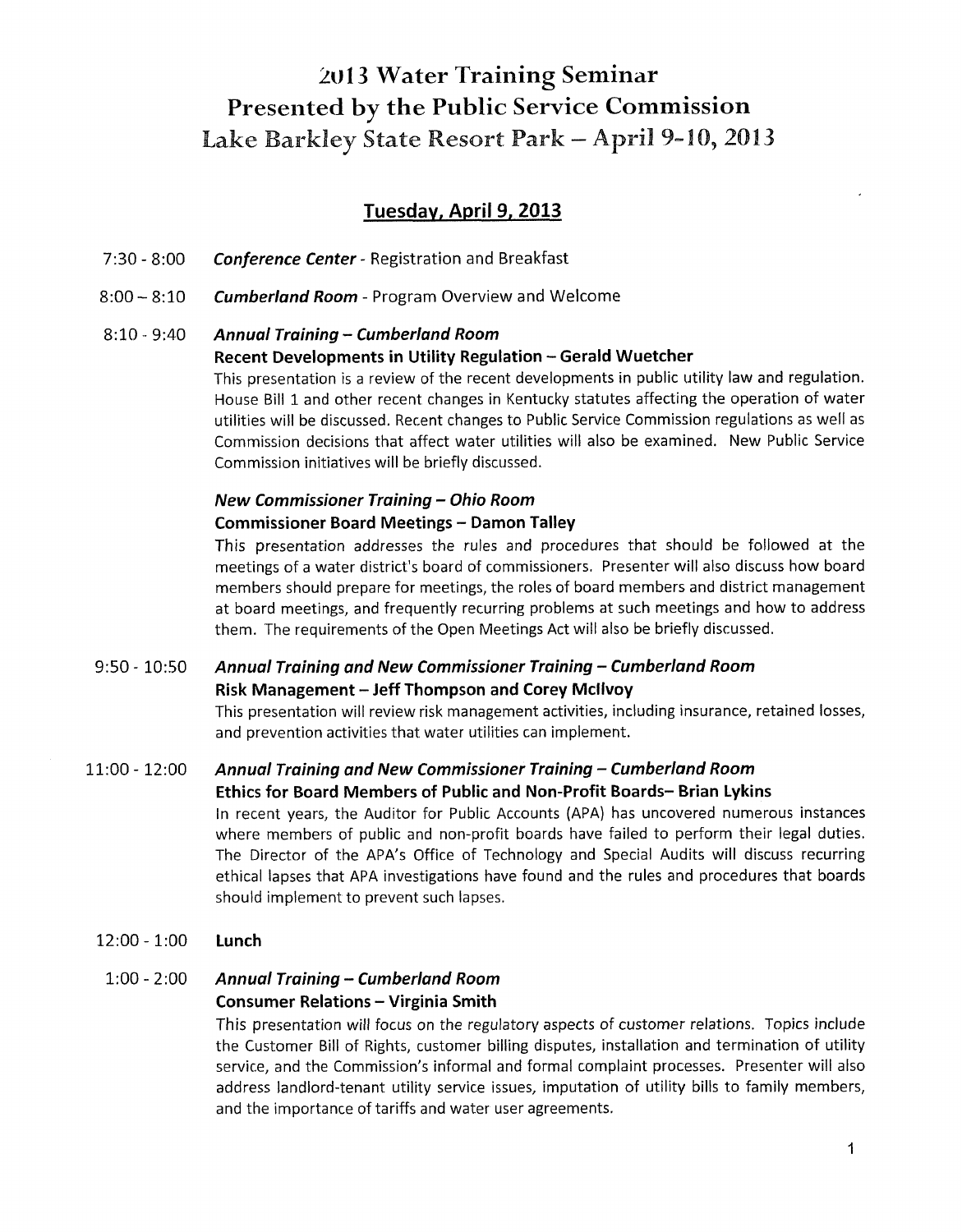#### l:oo - 2:oo *New Commisstvrier Training* - *Ohio Room*  **Internal Controls** - **Scott Lawless**

This presentation explains the need for, and purpose of, internal controls and identifies common controls that every water district should consider. The Auditor of Public Accounts' recommendations for public and non-profit boards will also be reviewed and discussed.

#### $2:10 - 3:10$ *Annual Training* - *Cumberland Room*

#### **Kentucky Division of Water Update -Julie Roney**

This is a presentation on recent developments and activities at Kentucky Division of Water. It includes a brief overview of revisions to the agency's administrative regulations and proposed revisions to federal drinking water laws and regulations.

#### *New Commissioner Training* - *Ohio Room*  **Budgeting and Asset Management** - **Kim Padgett**

As a new commissioner, one of your most important responsibilities is to ensure your system brings in sufficient revenue to cover the cost of delivering a safe and adequate supply of drinking water to your customers. In this session, we will discuss budget requirements and financial tools that a system can use to establish asset rehabilitation, prioritize maintenance needs, and have sufficient funds for repairs and improvements.

#### $3:20 - 4:20$ *Annual Training and New Commissioner Training* - *Cumberland Room*  **Open Records/Open Meetings Acts - Todd Osterloh**

This presentation reviews the principal provisions of the Open Records Act and Open Meetings Act. Also, handling a request for information under the Open Records Act and the effect of the Open Meetings Act on meetings of the board of water district commissioners is discussed.

#### *Special Session* - *Ohio Room*

#### **Electronic Filing and Annual Reports** - **Brent Kirtley**

This presentation will address the Public Service Commission's efforts regarding the electronic filing of tariffs and tariff-related documents, including the Commission's proposals to require all tariffs to be filed electronically. A brief description of the electronic filing procedures that are available to utilities that file rate applications under the Commission's alternative rate filing procedures will also be discussed.

#### *5:30* - *7:30 Office Manager/Office Personnel Training* - *Lake Barkley Restaurant*

#### **Evening Session** - **Brent Kirtley, Sam Reid, Ginny Smith, and Jerry Wuetcher**

The evening session is primarily focused towards office managers/office personnel and is an open topic discussion forum which includes discussions on issues related to Consumer Services, Tariffs, Purchased Water Adjustments, and Nonrecurring Charges. If you have anything you'd like to get help with concerning these topics, please be prepared to discuss it. This is your chance to get some one-on-one time with the PSC staff members. (Snacks will be provided.)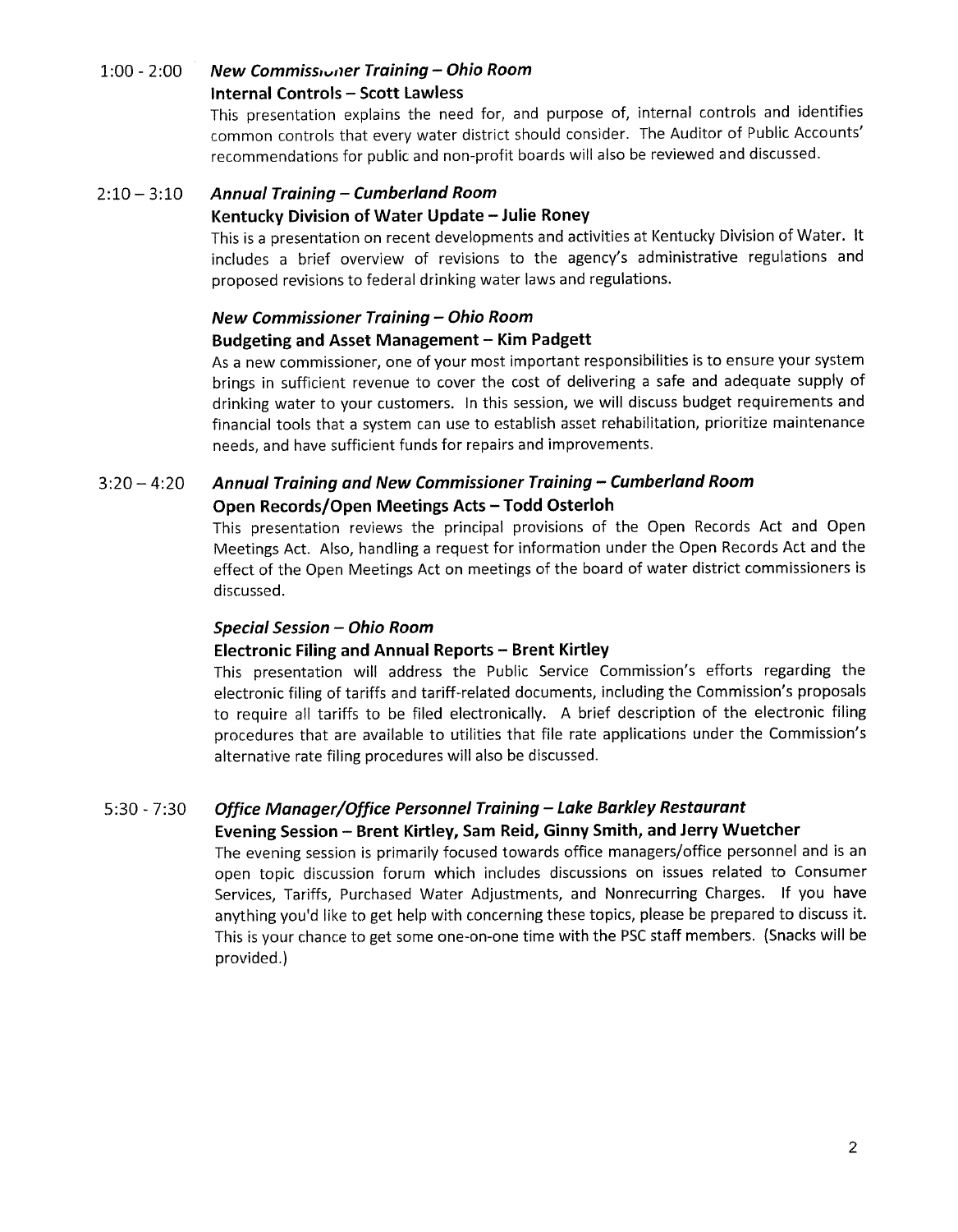## **Wednesdav, April 10,2013**

- *7:30 8:OO Conference Center*  Registration and Breakfast
- 8:OO **9:00** *Annual Training Cumberland Room*  **Energy Efficiency** - **Randall Kelley**  This presentation focuses on actions that water utilities may pursue to reduce their energy consumption and costs.

## 8:OO - **9:30** *New Commissioner Training* - *Ohio Room*  **Operation of WD/WA - Legal Aspects - Gerald Wuetcher**

This presentation is a review of the provisions of Chapter 74 involving the creation, management, operation, and dissolution of water districts. Other statutory provisions, such as the Whistle Blowers Act, Claims against Local Government Act, Bidding Requirements provision of KRS Chapter 424, Eminent Domain, Local Model Procurement Law, and general laws related to special districts, will also be discussed. Presenter will also provide a comparison with legal requirements for water associations.

#### 9:lO **-1O:lO** *Annual Training* - *Cumberland Room*

#### **Current/Hot Topics in Ratemaking** - **Scott Lawless, Sam Reid, and David Spenard**

Members of the Staff of the Public Service Commission will discuss ratemaking issues of current interest, including recent changes in Commission treatment of depreciation, use of inflation adjustment mechanisms, purchased power/fuel adjustment mechanisms, infrastructure replacement riders, and methods for establishing a utility's revenue requirements. Attention will also be given to recurring problems with rate adjustment filings and purchased water adjustment applications. Asst. Attorney General Spenard will provide the consumer advocate's prospective on these issues as well as discuss issues that are of particular concern to the AG's office.

#### 9:40 - **11:20** *New Commissioner Training* - *Ohio Room*

#### Water Quality Law and Drinking System Basics - Julie Roney

This presentation provides an overview of treatment and distribution, focusing on the major processes, why the processes are important in terms of public health and safety, and terms used in the industry. It will also cover the primary regulations dealing with the Safe Drinking Water Act and the Clean Water Act.

# **10:2Q -11:2O** *Annual Training* - *Cumberland Room*  **Emergency Management - Charles O'Neal**

This presentation addresses the need for and the basic issues of emergency planning for water utilities. The role of Kentucky Emergency Management (KEM) and coordination between water utilities and KEM, as well as the legal aspects of emergency planning and management will also be discussed.

## **11:30** - **12:30** *Annual Training* - *Cumberland Room*  **Water Resource Information System** & **System Planning** - **Adam Scott and Rusty Anderson**

This presentation provides an overview of the Water Resource information System (WRIS) and discusses how water and wastewater systems can use the WRIS to better manage their facilities and improve their ability to obtain funding from state funding sources.